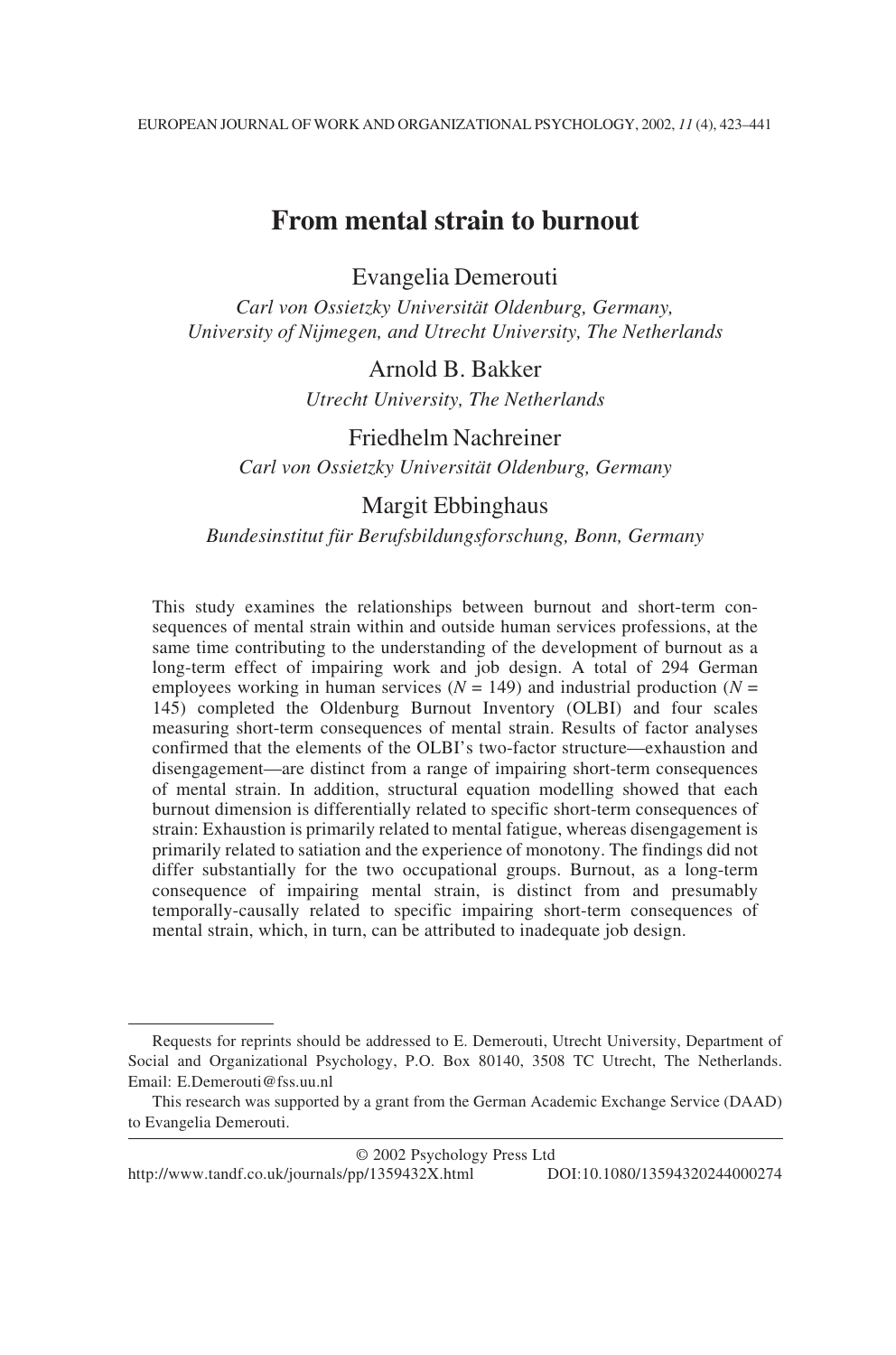Maslach and Jackson (1986) have defined burnout as a psychological syndrome that can occur among employees who do "people work" of some kind. According to these authors, burnout consists of feelings of emotional exhaustion (energy depletion or the draining of emotional resources), depersonalization (negative, cynical attitudes towards the recipients of one's services or care), and reduced personal accomplishment (the tendency to evaluate one's own work with recipients as insufficient). Karger (1981) criticized the burnout literature for "privatizing" the nature of the problem to the human services sector. He argues that the burnout components of exhaustion and depersonalization in particular have a high similarity with the well-known phenomenon of industrial alienation. In human services, employees objectify their relationship with clients, while in production they objectify their relationships with their inanimate object of production (Demerouti, Bakker, Nachreiner, & Schaufeli, 2001).

Even though these objections were raised more than two decades ago, the relationship between burnout and immediate or temporary effects of work strain within the worker, such as mental fatigue, monotony, and satiation (which are relevant to alienation), is still unknown. The present study examines such relationships between so-called short-term consequences of strain on the one hand, and burnout on the other hand, using a "typical" burnout sample (social services) and a presumable non-burnout sample (production work). The analysis concerns a construct validation of burnout since we examine whether specific dimensions of the short-term consequences of strain are highly related to the burnout dimension with which they should theoretically correlate (a test of convergent validity), but also whether they do not correlate with the burnout dimension from which they should differ (a test of discriminant validity) (Anastasi, 1988; Campbell & Fiske, 1959).

The majority of the studies on burnout utilize the Maslach Burnout Inventory (MBI; Maslach & Jackson, 1981, 1986; Maslach, Jackson, & Leiter, 1996) for human service professions, or the Maslach Burnout Inventory—General Survey (MBI-GS; Schaufeli, Leiter, Maslach, & Jackson, 1996) for all other occupations. Due to substantive psychometric inadequacies of the MBI and MBI-GS, i.e., the one-directional formulation of the items in each subscale (see Demerouti, 1999), we used an instrument that overcomes this problem, the Oldenburg Burnout Inventory (OLBI), which measures feelings of *exhaustion* and *disengagement from work*, applicable to virtually any occupation, and includes both *negatively* and *positively* worded items for each dimension (Demerouti, 1999; Demerouti, Bakker, Vardakou, & Kantas, 2003).

# POSSIBLE TEMPORAL CORRELATES OR ANTECEDENTS OF BURNOUT

Individuals' immediate reactions (e.g., redefinition of the situation, strain, activation, and mental effort; Bartenwerfer, 1960) to stressors can result in positive (warming up, increased performance, learning), neutral, or negative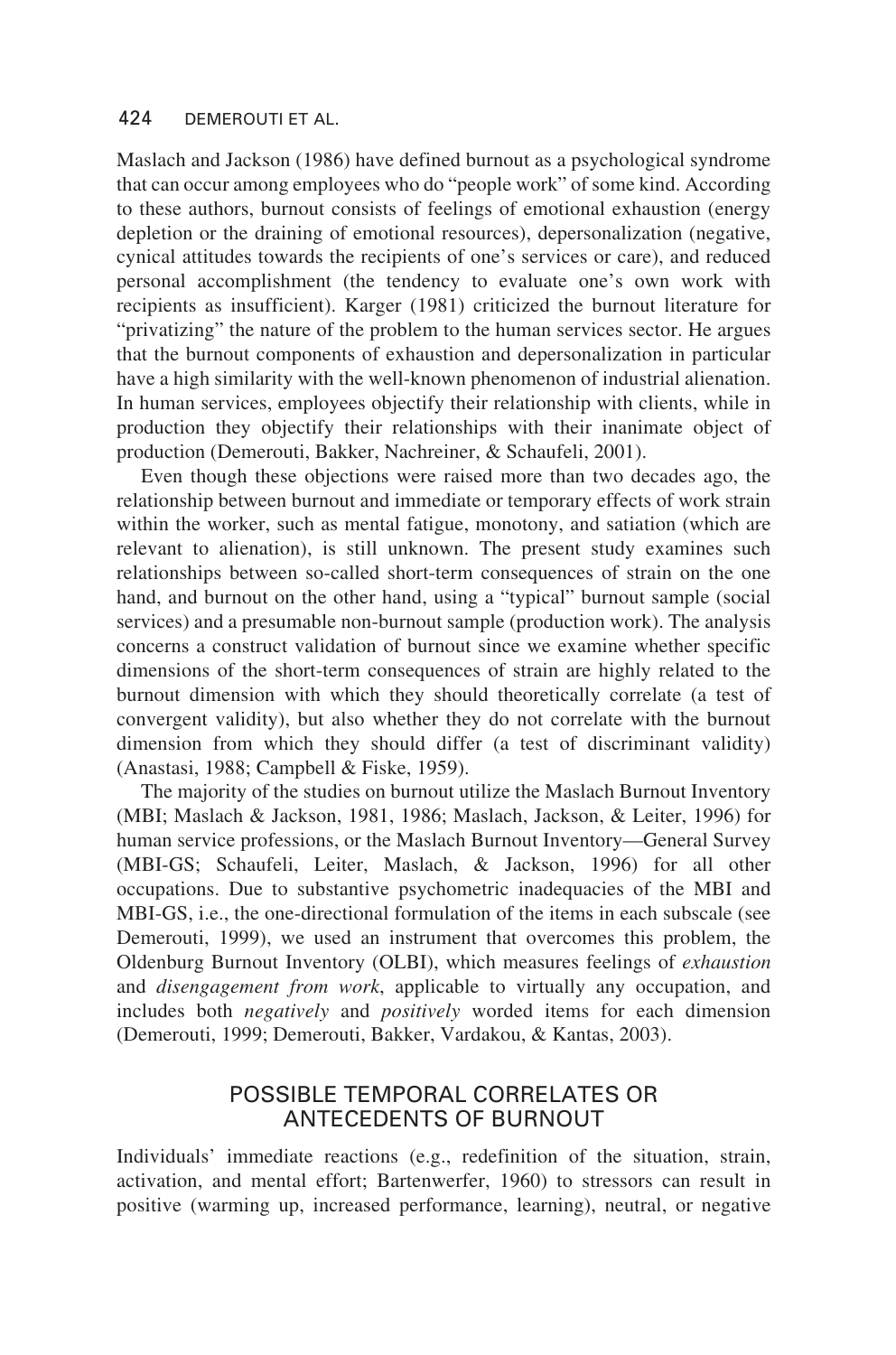(over-, under-taxing) short-term, reversible consequences, depending on an individual's personal resources and his/her perception of the situation (cf. Lazarus & Launier, 1981; see also McGrath, 1976, who uses the term "stress" to describe this effect within the individual). Plath and Richter (1984) classify the impairing short-term consequences of strain into four categories (see ISO 10075, 1991, for definitions of these concepts—except for stress sensations, which is still missing—and whose terminology will be adhered to in this article for reasons of terminological precision).

- *Mental fatigue* refers to a temporary impairment of mental and physical functional efficiency, depending on the intensity, duration, and temporal pattern of the preceding mental strain. Recovery from mental fatigue is achieved by time-consuming recuperation (e.g., rest breaks) rather than changes in activity (ISO 10075). This reduced functional efficiency becomes apparent, at the beginning in feelings of tiredness, less favourable relationships between effort and performance, and later on in losses of concentration and exhaustion (Plath & Richter, 1984).
- *Monotony* is a state of reduced activation (within the individual), which may occur during repetitive task performance with a narrow field of attention under monotonous job conditions. This state is mainly associated with negatively evaluated—drowsiness, tiredness, and reductions in adaptability and responsiveness. In contrast to fatigue, monotony immediately disappears with a change in work activities (see ISO 10075). Note that in the terminology of Plath and Richter (1984) as well as in ISO 10075, monotony is not a characteristic of the task, but rather a short-term strain reaction in individuals.
- *Satiation* is a state of nervously unsettled, strongly emotional rejection of a (structurally) repetitive task or situation in which the experience is of "marking time" or "not getting anywhere" (see ISO 10075). The individual executes the work task only with reluctance and has a strong feeling of aversion to work accompanied by physiological hyperactiviation. Comparable to monotony, satiation disappears completely with a change in task activities. On the other hand, satiation may spill over outside the specific task (to structurally similar tasks) and may end up in an early "exhaustion of the occupational will" (Lewin, 1928; p. 186).
- *Stress sensations*<sup>1</sup> (which are not yet included in the definitions of ISO 10075) are complex psycho-physiological reactions to unacceptable, conflicting, or especially threatening demands that may result from a perceived over- or under-load (e.g., time pressure), causing frustration of personal goals and aversive consequences (Plath & Richter, 1984). They are characterized by uneasiness and tension, and by anxious assessments of the work situation. The

 $1$ In contrast to the BMS manual, we will use the term "stress sensations" instead of "stress", as it concerns the subjective estimation of an individual. The term stress will be utilized to describe an independent variable produced by "stressors" (compare the stress–strain model in the ISO 10075).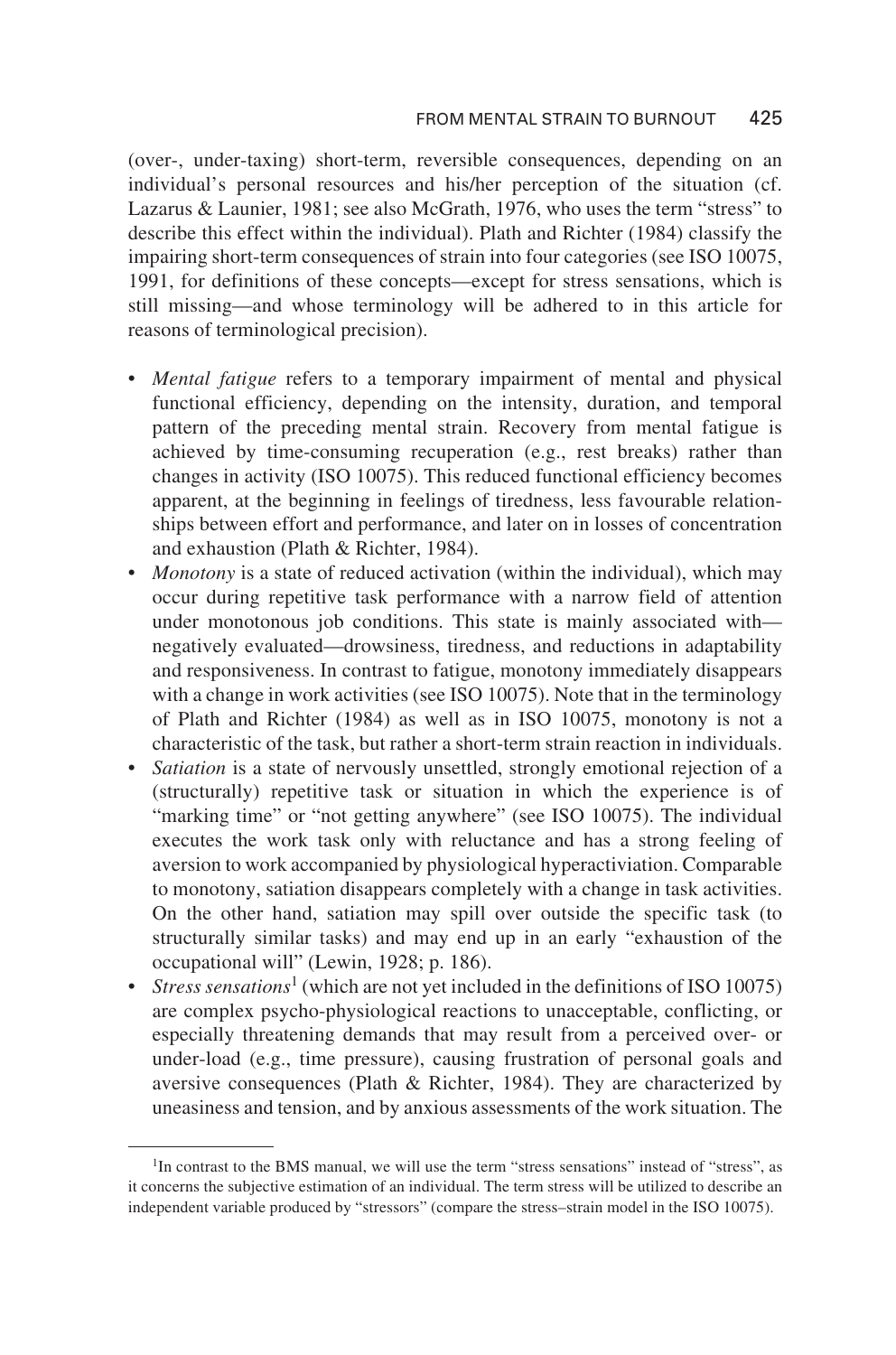prolonged experience of stress sensations may lead, among others, to chronic stress sensations, exhaustion, shifts of the aspiration level, and finally to health impairments.

The differentiation between short- and long-term effects of strain is well known in the literature (e.g., Payne, Jick, & Burke, 1982). Whereas short-term effects of strain develop as an immediate reaction to specific working conditions (e.g., during or at the end of a work shift; cf. Plath & Richter, 1984), burnout will develop only after repeated, prolonged, and unsuccessful confrontation with such conditions (e.g., after 2 years of working experience at a specific job according to Cherniss, 1980). Burnout represents a *chronic* ongoing reaction to one's work and a negative affective response to prolonged impairing strain (or stress, in the terminology of Shirom, 1989), which is not immediately reversible after changes in tasks or the working conditions, for example by having a break or a change in task activities. According to Shirom (1989, p. 33), the conceptualization of burnout (as a chronic, ongoing affective response) makes it distinct from a temporary state like fatigue, which is reversible by adequate recuperation, or monotony or satiation, which disappear with a change in task activities. Thus, burnout represents a chronic, long-term (mental) health impairment, characterized by the combination of an enduring physical, cognitive, and emotional deterioration of health, whereas the short-term effects of strain mainly have a temporary, reversible cognitive/affective (and with fatigue as well physical) constitution (Richter & Hacker, 1998).

Therefore, our *first hypothesis* is that burnout can be empirically (e.g., factorially) differentiated from the short-term effects of mental strain (so-called *discriminability*, according to Kerlinger & Lee, 2000). This would imply that, on the one hand, the burnout measure contains non-redundant information with respect to the negative, impairing short-term effects of mental strain and, on the other hand, these short-term effects of mental strain will be differentially related to the dimensions of burnout (cf. Kerlinger & Lee, 2000). Evidence for the former would be less than perfect or, in fact, rather low intercorrelations between these short-term effects of mental strain and distinguishable factors/components of burnout. Evidence for the latter would be that some of the short-term effects of mental strain will be differentially related (e.g., some relations greater than 0 with others near to 0) to specific burnout dimensions.

How should these differential relationships look like? It can be argued that, in theory, mental fatigue, monotony, satiation, and stress sensations are temporal *antecedent stages* of burnout, since these impairing short-term consequences of strain, especially if experienced repeatedly and/or over longer periods of time, may mediate the relationship between stress (or stressors) and long-term consequences of strain (Koslowsky, 1998). There is evidence showing that the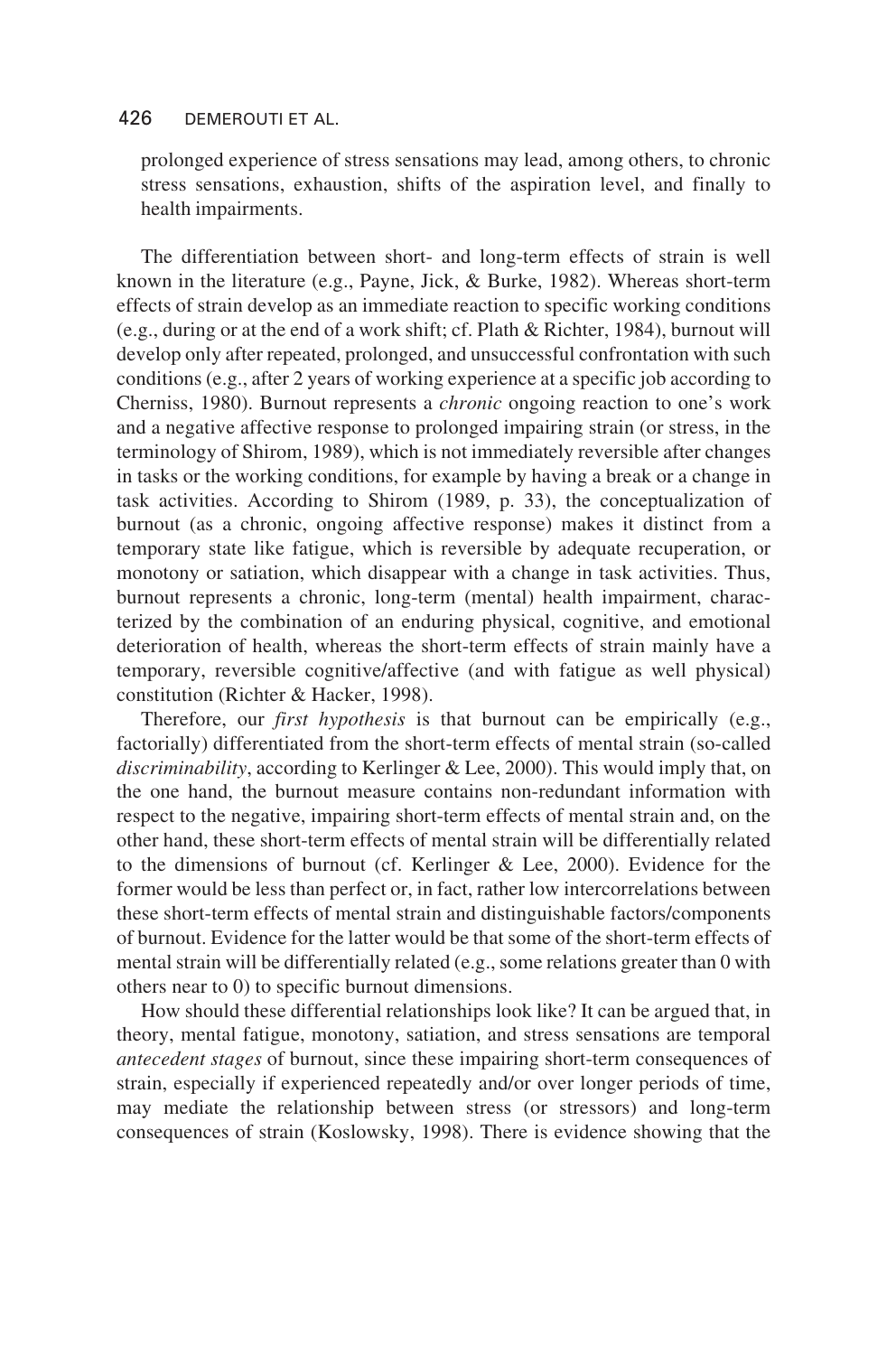impairing short-term effects of strain are systematically related to long-term consequences of strain (cf. Caplan, Cobb, French, Van Harrison, & Pineau, 1982; Fletcher, 1991). According to Richter and Hacker (1998), when regeneration from short-term consequences of strain is not possible during or after a work shift, critical functional disturbances (e.g., coronary, digestive, and sleeping problems) can appear. This may be due to a temporal interdependence and a history of repetitive unsuccessful coping with these short-term effects, under persisting/unchanged working conditions. It can thus be hypothesized that longterm effects of repeated, intensive forms of these impairing short-term effects of mental strain can be changes in personality (e.g., engagement in passive and uncreative leisure-time activities after the long-term experience of monotony), ways of working, coping with work, health problems, and finally burnout (Richter & Hacker, 1998). More specifically, it can be argued that the experience of repeated, non-compensated, and intensive mental fatigue over longer periods of time may, in the long run, lead to feelings of exhaustion. Moreover, a habituation to conditions leading to monotony, in combination with the negative evaluation associated with monotony, and especially with satiation and stress sensations (and the working conditions leading to these states), should lead to a generalized negative evaluation of one's work and working conditions (e.g., dissatisfaction) and thus to disengagement or even alienation from work, particularly if there is no indication of a change. Therefore, our *second hypothesis* is that exhaustion is primarily developing from and thus related to, mental fatigue whereas disengagement is developing from and thus related to monotony and satiation. Stress sensations, on the other hand, should be related to both burnout dimensions (cf. Büssing & Perrar, 1992; Richter & Hacker, 1998) because of their common negative evaluation and (temporary to sustained) performance impairment.

Since the antecedent conditions of the impairing short-term effects of mental strain are well known (e.g., Richter & Hacker, 1998), and thus offering means to avoid these effects by appropriate work an job design, it would be interesting to see whether there is such a relationship between these short-term effects and burnout. If this is the case, design solutions intended to avoid the impairing shortterm effects of mental strain should also be able to reduce or prevent burnout, with interventions preventing short-term fatigue also preventing exhaustion in the long run, and interventions preventing monotony and/or satiation preventing disengagement in the long run. Demonstrating such relationships should thus enable preventive strategies, which are oriented towards changing working conditions (as the primary source of the effects) instead of changing individuals. This would then allow a change in the perspective from a more clinical- to a more ergonomic-oriented approach. However, until now, it is still unknown whether and how these short-term effects of strain are related to burnout.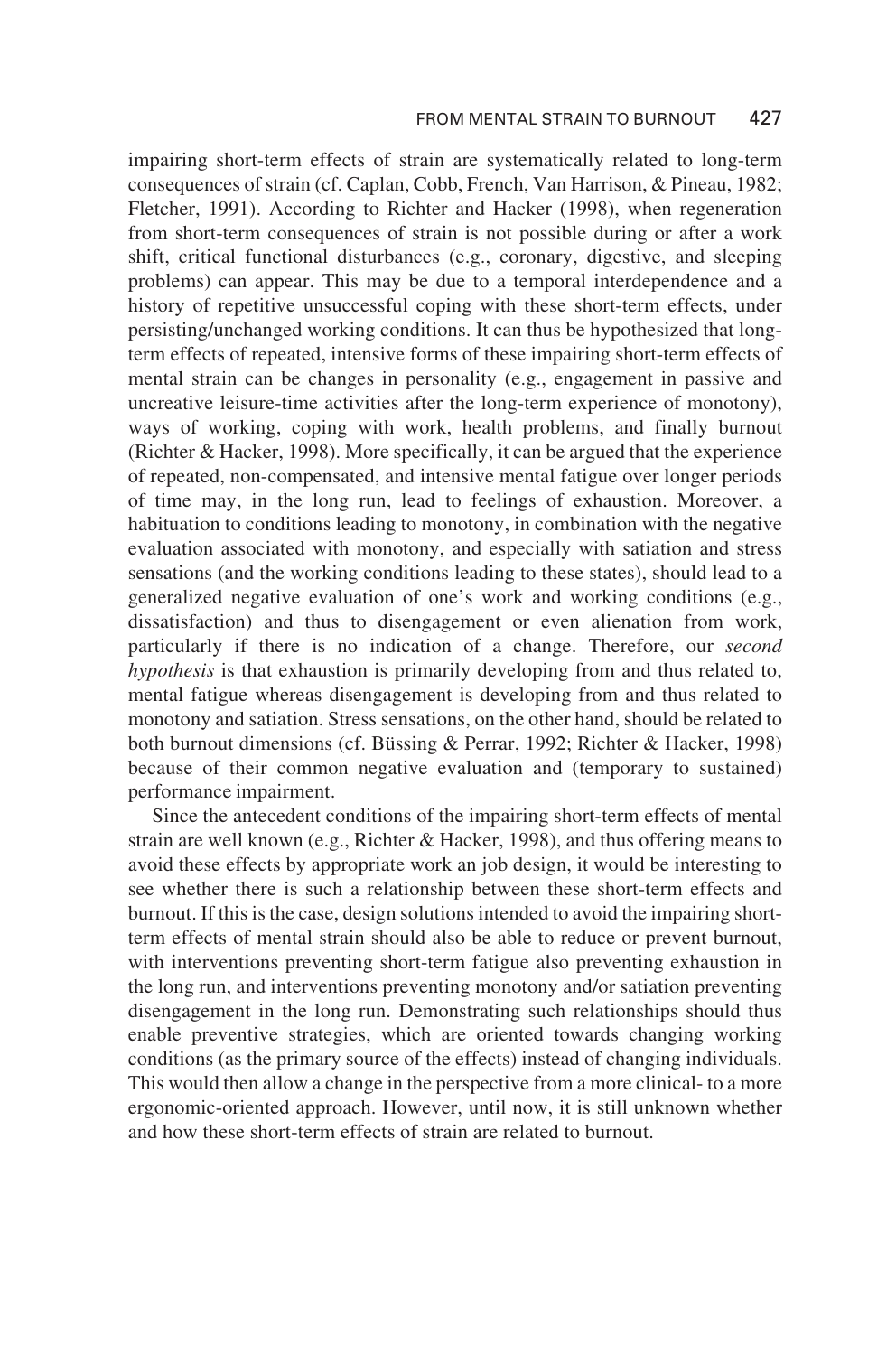# OCCUPATION-INDEPENDENT OPERATIONALIZATION AND MEASUREMENT OF BURNOUT

The most popular instrument that operationalizes the three components of burnout, the Maslach Burnout Inventory (MBI; Maslach & Jackson, 1981, 1986; Maslach et al., 1996) has intentionally been developed for exclusive use in the human services. Schaufeli and colleagues (1996) developed the MBI-GS, which includes three parallel burnout dimensions that were labelled exhaustion, cynicism, and reduced professional efficacy. However, the MBI-GS still suffers from one of the same methodological deficiencies as the original version of the MBI, namely that the items in each subscale are all phrased in the same direction. That is, all exhaustion and cynicism items are phrased negatively, whereas all professional efficacy items are phrased positively. From a psychometric point of view, such one-sided scales are inferior to scales that include both positively and negatively worded items (cf. Guilford, 1954). One-sided scales increase acquiescence tendencies and thus may lead to artificial factor solutions (Doty & Glick, 1998), in which positively and negatively worded items are likely to cluster in separate factors (Demerouti & Nachreiner, 1996; Lee & Ashforth, 1990).

In the present study, we applied an alternative measure of burnout that can be used among occupations within and outside human service professions with consistent central elements of the burnout construct. This instrument—called the OLdenburg Burnout Inventory (OLBI; Demerouti, 1999; Demerouti et al., 2003)—is primarily based on theoretical work of Cherniss (1980) and Hall  $(1976).$ <sup>2</sup> An important distinctive feature of the OLBI compared to the MBI-GS (and the original MBI) is that the OLBI includes both *negatively* and *positively* worded items, as requested by conventional psychometric standards in order to avoid artefacts due to acquiescence tendencies. The OLBI conceives burnout as a syndrome of work-related negative experiences, including *feelings* of *exhaustion* and *disengagement from work*. Exhaustion is defined as a consequence of prolonged and intense physical, affective and cognitive strain, as the result of prolonged exposure to specific working conditions (or stressors). This conceptualization corresponds to definitions of exhaustion as proposed by Aronson, Pines, and Kafry (1983), Lee and Ashforth (1993), and Shirom (1989). In contrast to exhaustion as operationalized in the MBI or the MBI-GS, the OLBI covers not only affective (e.g., emotionally drained), but also physical and cognitive aspects of exhaustion (e.g., need of long resting time). This makes it more applicable both to those workers who perform physical work and to those

<sup>2</sup>The OLBI is available in German and English from the first author on request. It is interesting to note that the OLBI has been developed at *exactly* the same time as the MBI-GS. Unfortunately, the authors of both scales were unaware of each other's work at that time.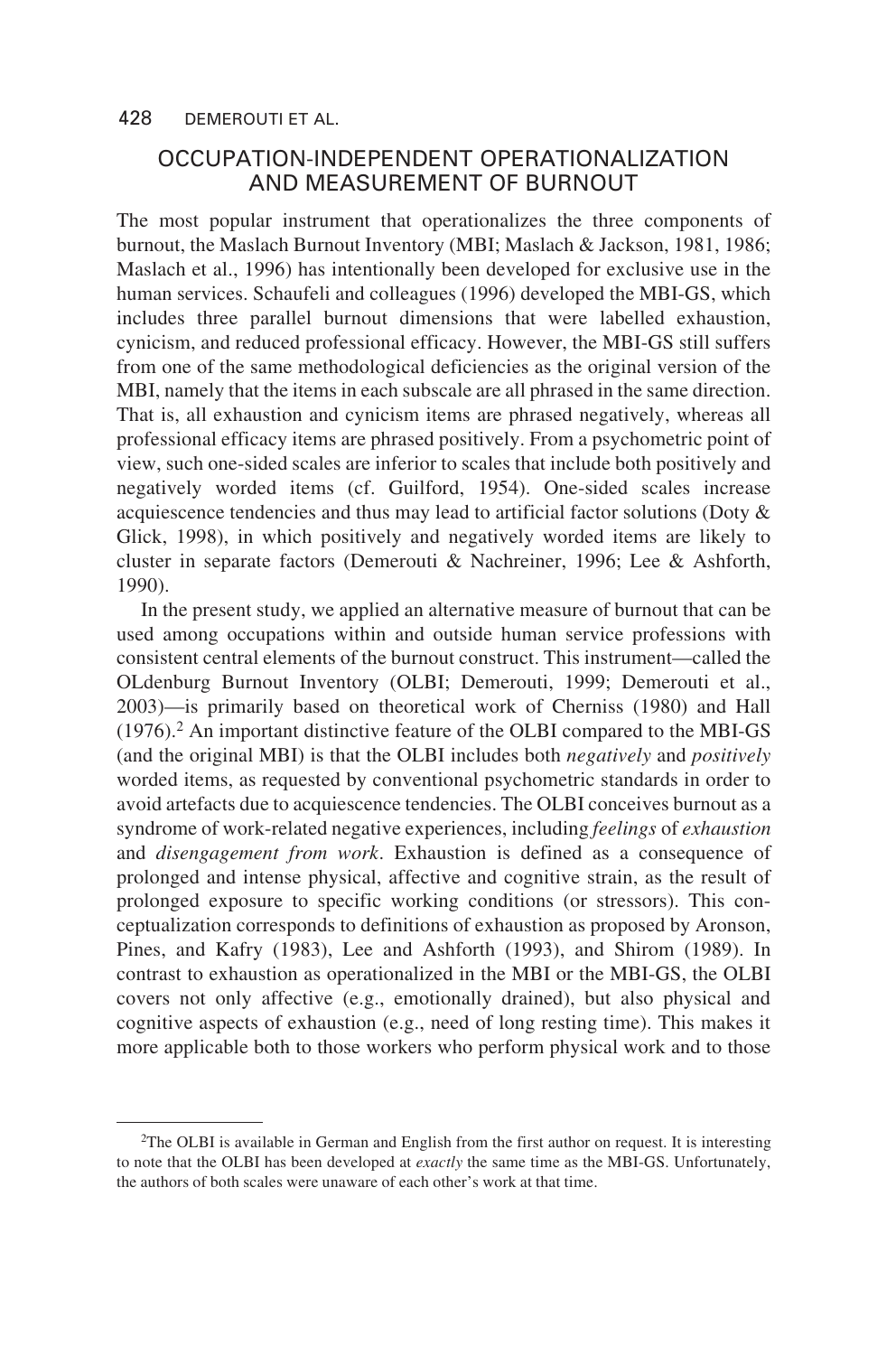whose job is mainly about processing information instead of dealing with people.

The OLBI's disengagement scale refers to emotions regarding the work task (e.g., uninteresting, no longer challenging, and "disgusting"), as well as to a devaluation and mechanical execution of one's work, while the MBI-GS's cynicism scale restricts itself to measuring mainly subjective job meaninglessness and the lack of interest employees have in their job. Disengagement represents an extensive and intensive reaction in terms of an emotional, cognitive, and behavioural rejection of the job and it delineates an occupational disillusionment (cf. Freudenberger, 1974).

The convergent validity of the OLBI and the MBI-GS was confirmed in a study among 232 Greek employees from different occupational groups including banking, insurance, and the chemical industry (Demerouti et al., 2003). Results of multitrait–multimethod analysis including both the OLBI and MBI-GS scales showed that both types of factors, namely the burnout components (traits) and the measurement instruments (methods), could explain the responses to the various items. In fact, the bivariate correlation between OLBI-exhaustion and MBI-GSexhaustion was .60. Exactly the same correlation was found between OLBIdisengagement and MBI-GS-cynicism. In other words, the two core dimensions of the OLBI and the MBI-GS, although using slightly different conceptualizations, share a substantial amount of common variance. Besides assessing this common component, the differences in the conceptualizations in the MBS-GS and the OLBI are clearly represented in the data.

Before testing our hypotheses, we examined the equivalence of the factorial structure of burnout as measured by the OLBI within and outside human service professions by investigating whether the hypothesized two-factor structure of the OLBI, including the exhaustion and disengagement sub-scales, can be reproduced in a human service sample and an industrial production sample (a test of factorial validity).

### METHOD

### Sample and procedure

In total, 294 employees from 11 German organizations participated in the study by returning their questionnaire. Five of these organizations were involved in industrial production (food, automobiles, chemical industry, electrical engineering, and glass industry), and six organizations were from the human services sector (three hospitals, two homes for the elderly, and an orthopaedic clinic). The response rate for the production sample was 43% and for human services  $42\%$ . The production sample (total  $N = 145$ ) included employees working directly on the production process (e.g., assembly line workers, control room operators), and the human service sample (total  $N = 149$ ) included nurses and medical doctors. Fifty per cent of the participants were female; however, the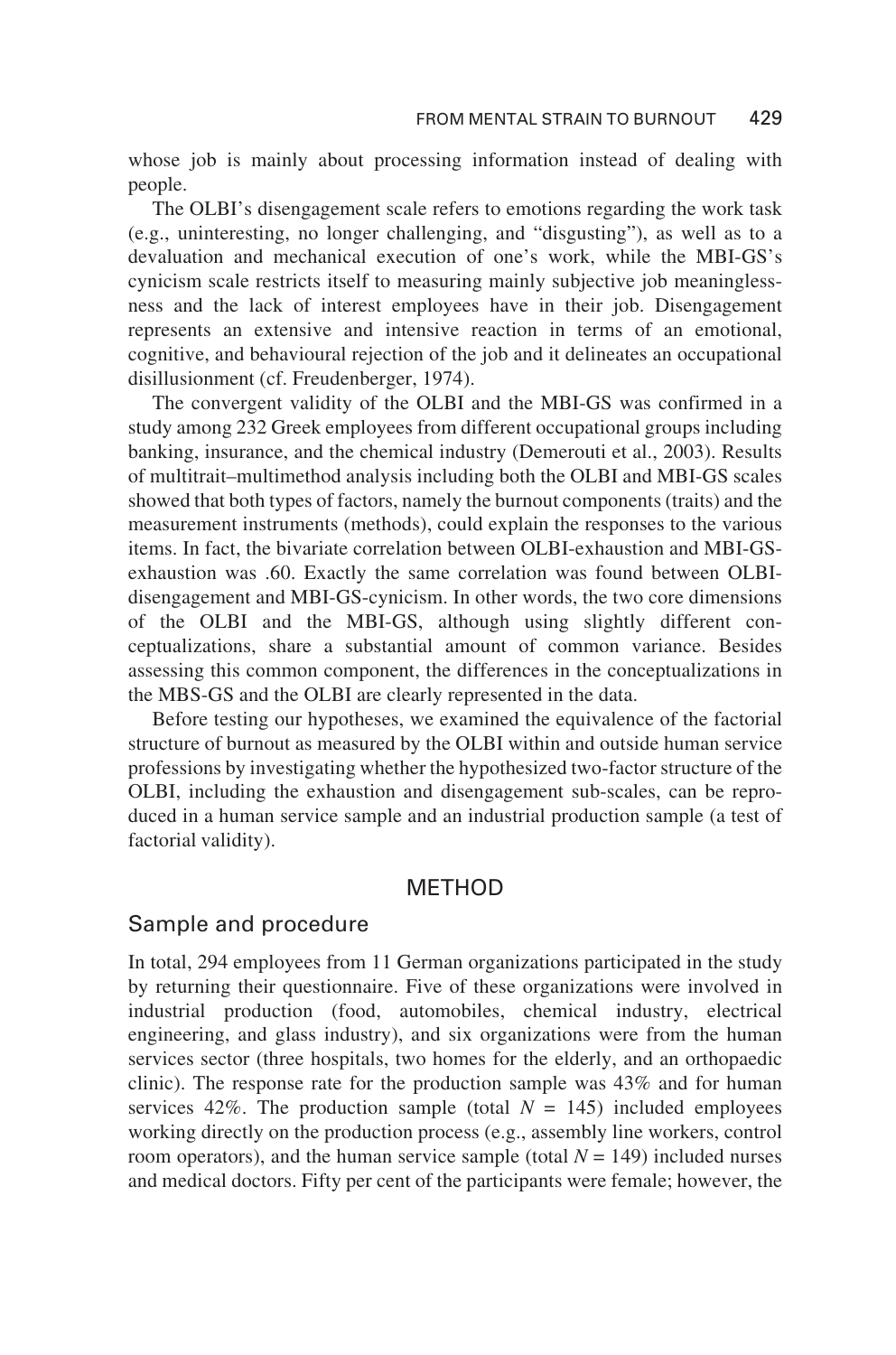production sample included 76% males, whereas the human services sample included 77% females, as might be expected from the actual composition of the samples. The mean age was  $36.4$  years  $(SD = 9)$ , with the human services employees being slightly younger (35.6 years) than the production employees (37 years). Mean job tenure was 10 years and 2 months (*SD* = 8 years), and mean organizational tenure was 7 years  $(SD = 6.5$  years). Production employees worked in their present job on average for 9 years, while the nurses and doctors did so on average for 5.5 years. Most participants had a full-time job (88%), and 63% worked changing shifts.

Participants were recruited at their job sites, after management and the workers' council agreed that the study could be conducted in their organization. Participants were informed that the survey was about work-related stress and that a survey feedback poster would be made available to them. Confidentiality and anonymity of the data was emphasized. Participants were kindly requested to fill out the questionnaire during their break or during their working time—but only if this did not interfere with their task performance—and to drop it in a special box placed in their department. The former was a precondition posed by most organizations in order to participate in the study.

### Measures

*Burnout*. This was measured with the OLBI, including 15 items operationalizing the dimensions of exhaustion and disengagement (Demerouti, 1999; Demerouti et al., 2003). The seven items of the *exhaustion* scale are generic, and refer to general feelings of emptiness, overtaxing from work overload, a strong need for rest, and a state of physical exhaustion. Example items are: "After my work, I regularly feel worn out and weary", "During my work I very often feel emotionally drained", and "After my work, I regularly feel totally fit for my leisure activities" (reversed). Three items are positively worded and four negatively. Participants could respond on a 4-point scale, ranging from 1 "totally disagree" to 4 "totally agree". *Disengagement* refers to distancing oneself from the object and content of one's work and to negative, cynical attitudes and behaviours toward one's work in general. This scale comprises eight items, including: "I frequently talk about my work in a derogatory way", "With the time, one loses the internal relationship with one's own work", and "I get more and more engaged in my work" (reversed). Three items are positively worded and five negatively. The same response categories as for exhaustion were used. The correlation between the two burnout scales was .39 ( $p < .001$ ).

*Short-term effects of strain*. These were assessed with short scales derived from the BMS inventory (original in German: *Ermüdung-Monotonie-Sättigung-Streß*; Plath & Richter, 1984). The BMS is a reliable and valid German questionnaire measuring the subjectively represented short-term, reversible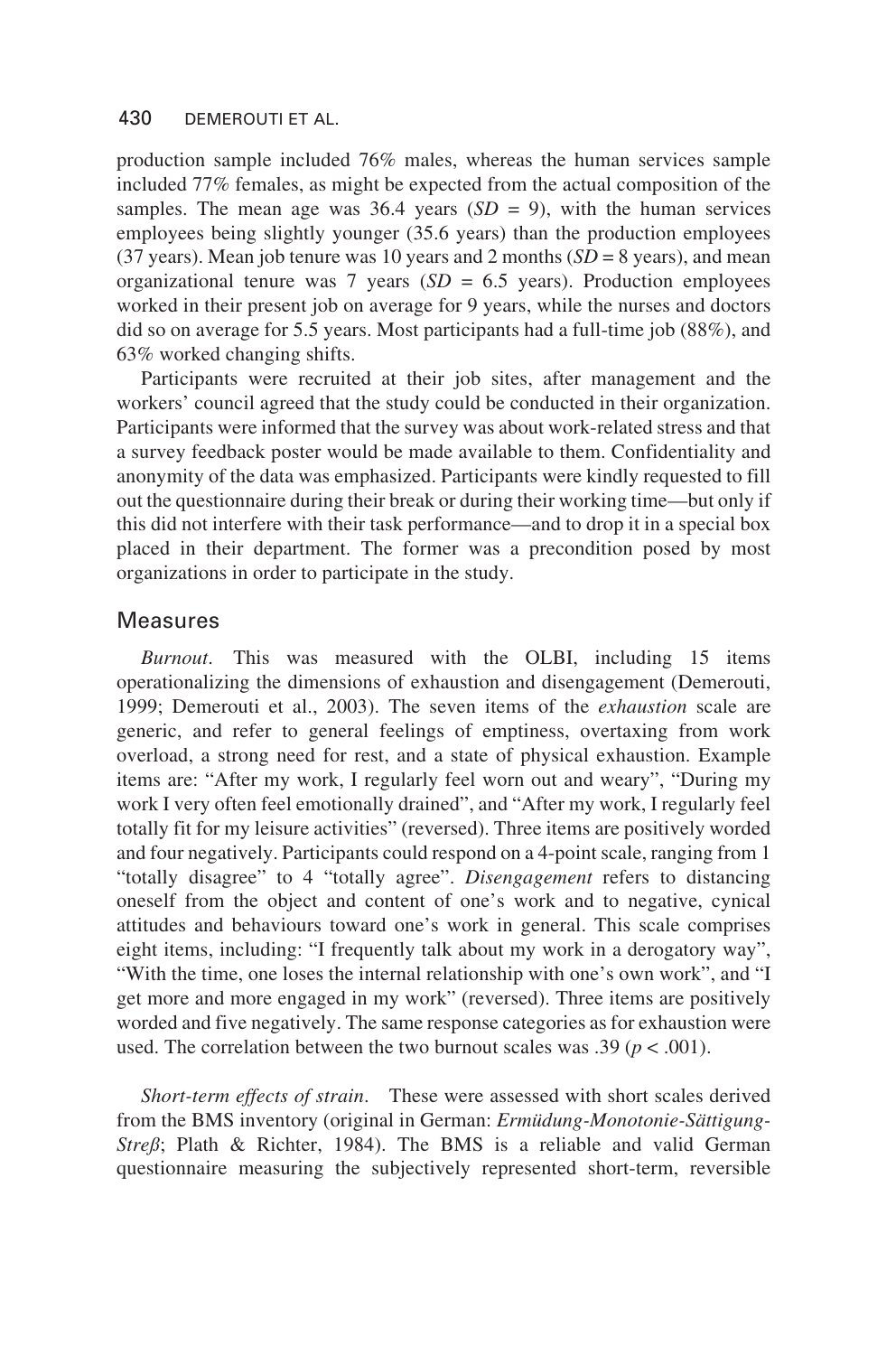effects of task performance and job conditions, i.e., mental fatigue, monotony, satiation, and stress sensations. The BMS is available in two versions, i.e., BMS I for (dominantly manual) production work and BMS II for jobs including mental work, that measure the three common dimensions with comparable items, and BMS II measuring stress sensations with an additional, separate scale. Each version includes two parallel forms (A and B) for repeated measurements. In total, the BMS I includes  $2 \times 31$  items, while the BMS II includes  $2 \times 40$  items. The short scales used in the present study included those items that reflected the concepts most clearly (highest item total correlations) using positively and negatively worded items, and they were taken from both versions and forms. The reduction of the BMS scales was necessary in order to avoid a lengthy questionnaire. Example items are: "It is difficult for me at the moment to work concentrated" (mental fatigue, five items); "At the moment, I could almost doze off" (subjective monotony, four items); "At the moment I am fed up with this job" (satiation, four items), and "Even small disruptions make me nervous at the moment" (stress sensations, three items). Ten out of the sixteen items included in the short BMS sub-scales came from the BMS II and in particular from form A. For reasons of consistency with the OLBI items and to avoid any obvious discrimination by a different response format, but as a deviation from the original questionnaire, the answer format of all scales was identical to that of the burnout scales. The reliability coefficients and the descriptive statistics for these short BMS sub-scales as well as the OLBI-scales are displayed in Table 1.

# Strategy of the analyses

Separate regression analyses of the background variables (gender, age, family status, education, job tenure, duration of working time, and shift work) on each BMS and burnout dimension showed that after controlling for the occupational group (which was included in the first step) only shift work was significantly related to both burnout dimensions and all dimensions of BMS, except for stress

|                      | <i>Items</i>   | M    | SD   | $\alpha$ | $I(r_{1}, r_{2})$ | $2 (r_{2y})$ |
|----------------------|----------------|------|------|----------|-------------------|--------------|
| 1. Exhaustion        |                | 2.46 | 0.68 | .85      |                   |              |
| 2. Disengagement     | 8              | 2.14 | 0.64 | .84      |                   |              |
| 3. Mental fatigue    |                | 2.02 | 0.66 | .78      | $.52**$           | $-.09$       |
| 4. Monotony          | $\overline{4}$ | 1.98 | 0.59 | .67      | .01               | $.33**$      |
| 5. Satiation         | 4              | 1.82 | 0.72 | .87      | .00               | $.53**$      |
| 6. Stress sensations | 3              | 1.76 | 0.56 | .68      | $-.13*$           | $-.01$       |

TABLE 1 Means, standard deviations, and reliabilities (Cronbach's  $\alpha$ ) for all scales, as well as partial correlations (third order) between the OLBI and BMS scales ( $N = 294$ )

 $**p* < .01, ***p* < .001.$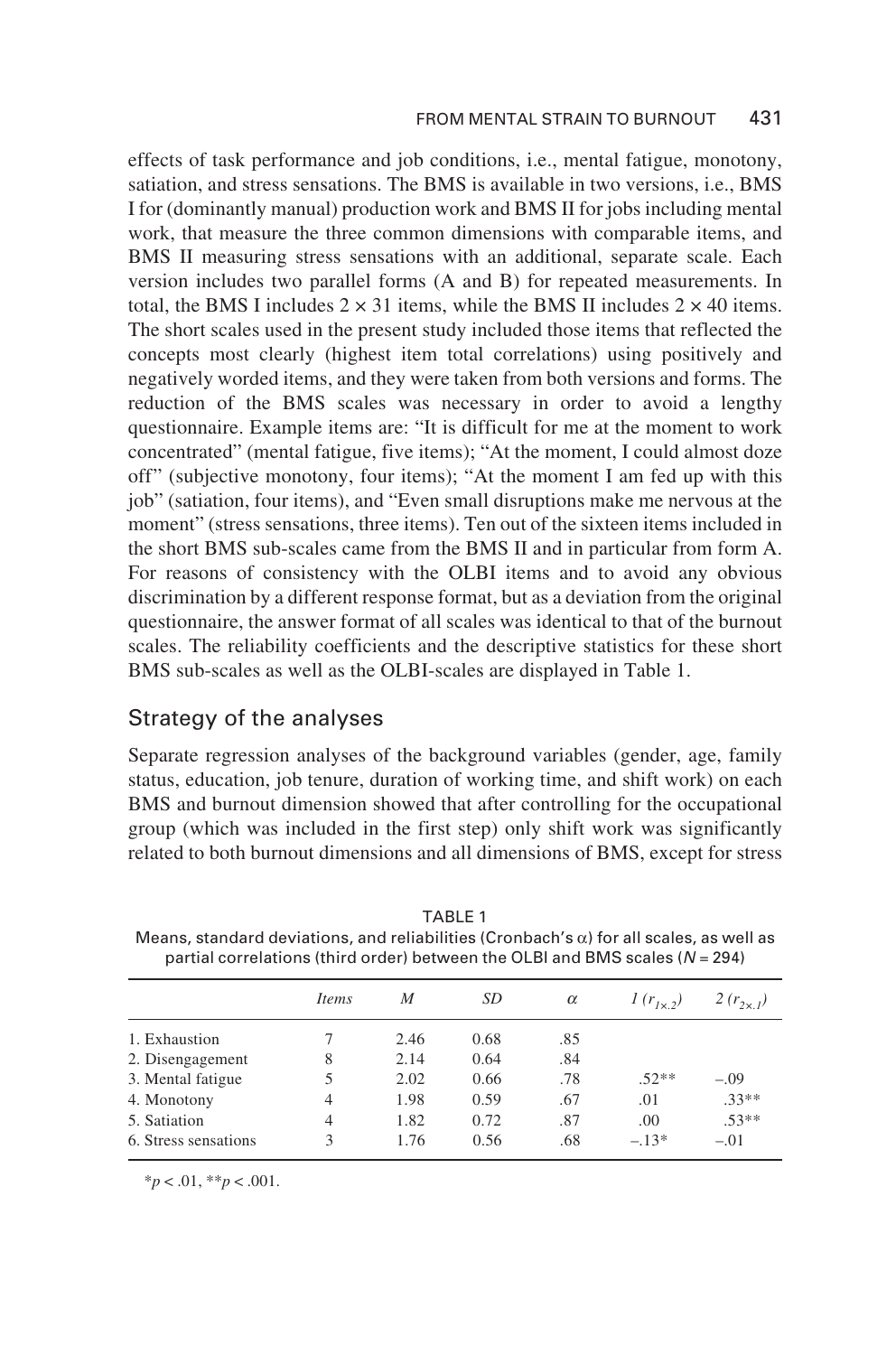sensations. Inspection of the mean scores indicates that employees who worked constant shifts other than day shifts  $(N = 20)$  had the highest scores on the burnout and BMS dimensions followed by those working in changing shifts (*N* = 165). The lowest scores were reported by those employees (*N* = 75) who worked in day shifts. The demographic and background variables were excluded from all subsequent analyses since they had no substantial impact and a consideration of the factor shift work would result in sub-groups with rather unbalanced number of cases.

The *factorial validity* of the OLBI was examined with multi-group confirmatory factor analyses (CFA) in which several plausible models were compared on the basis of the chi-square difference test. The *first hypothesis* concerning the non-redundancy between the OLBI and BMS dimensions was examined with partial correlations between the sub-scales and first-order factor analyses computed with the OLBI and BMS items. Partial correlations were preferred to bivariate correlations because they take into account the common (shared) variance between negatively evaluated psychological states (see also, Meier, 1984). Each burnout dimension was correlated with each BMS sub-scale by controlling for the effect of the other three BMS sub-scales. The *second hypothesis*, implying specific differential relationships between BMS and OLBI dimensions, was examined through structural equation modeling (SEM) for multiple groups with the BMS sub-scales as exogenous variables and both burnout sub-scales as endogenous variables. Different nested models were tested. CFA and SEM were executed with the AMOS computer program (Arbuckle, 1997), using the maximum likelihood method to examine the covariance matrix of the items. All competing models were the same for both groups (human services and industrial production), allowing the parameter estimations, however, to be different.

## RESULTS

## Factorial validity of the OLBI

Results of the multi-group CFA showed that the proposed two-factor model with two correlated factors (exhaustion and disengagement) and no cross-loadings fitted well to the data (see Table 2). The four fit indices have values > .90 and the RMR is .05. In addition, all items loaded significantly ( $p < .05$ ) on the intended dimensions. The estimated correlations between the two factors for the human service and industry sub-samples were substantial, i.e., .74 and .63, respectively. As can be seen from the comparison between the proposed model and the orthogonal model (in which the burnout factors are uncorrelated), the improvement in fit provided by the addition of the correlation between the factors is significant,  $\Delta \chi^2$  (2) = 112.34, *p* < .001. In addition, the proposed two-factor model was compared with a "wording" model in which all positively phrased items of both burnout dimensions were specified to load on one factor and all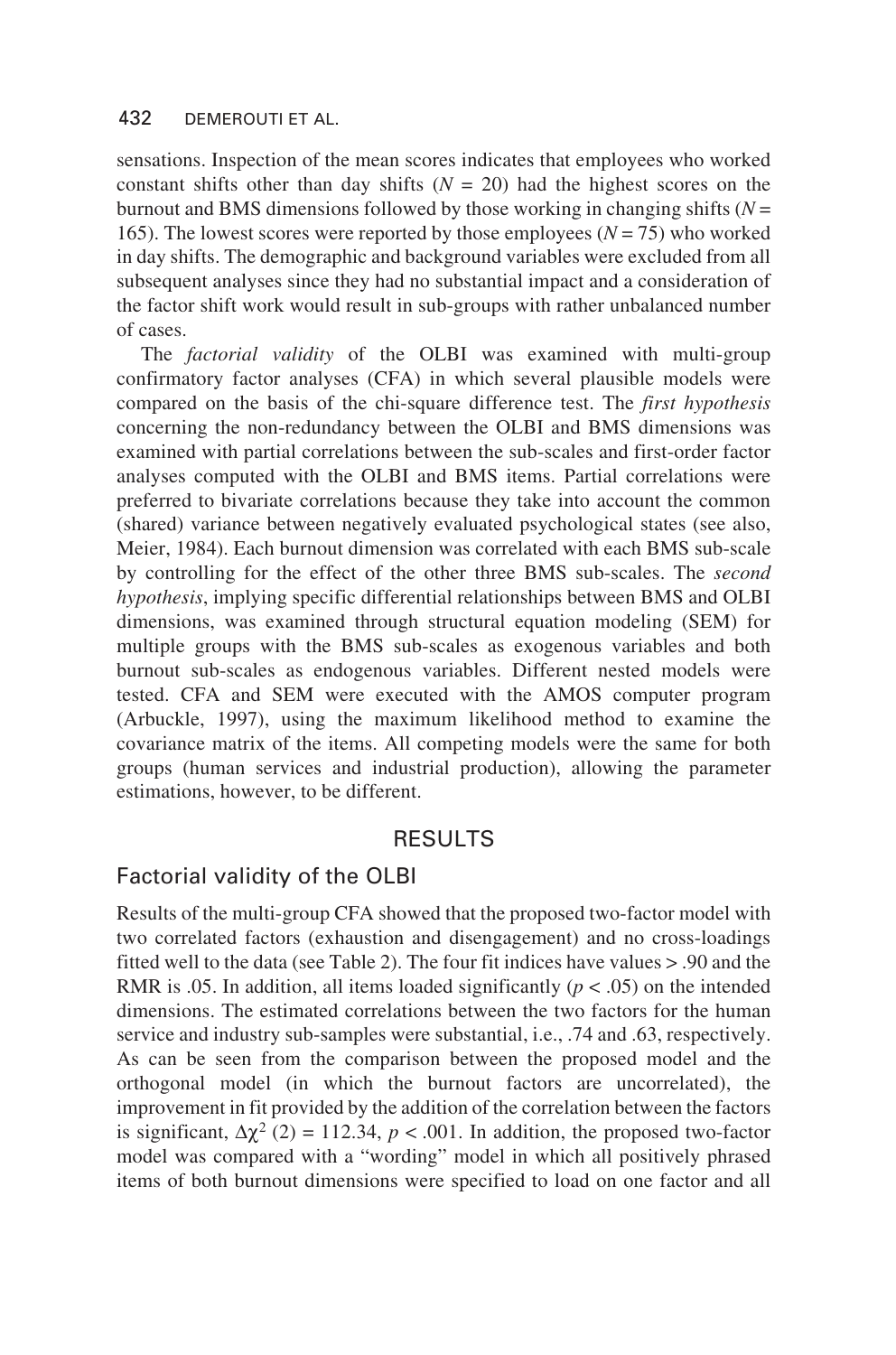negatively phrased items on a second factor. This model tests the hypothesis that the factor structure is an artefact of the scale construction. Again, the proposed model fitted better to the data than the wording model: All fit indices of the proposed model have higher values and its  $\chi^2$  is 124.01 points lower with equal degrees of freedom. Finally, the one-factor model, collapsing exhaustion and disengagement into a single (burnout) factor, also provided a less satisfactory fit than the proposed model,  $\Delta \chi^2$  (2) = 130.26, *p* < .001. In conclusion, the results of a series of multi-group CFAs support the relevance of burnout in the human services and in the industrial production sample by showing that the OLBI has a very similar two-factor structure across occupational domains.

# Discriminability between burnout and short-term consequences of strain

As can be seen from Table 1, the maximum shared-variance between the burnout dimensions and the short-term effects of strain is  $28\%$  ( $r = .53$ ;  $p < .001$ ), which is less than the common variance between both burnout dimensions. This is a first indication that the short- and the long-term consequences of strain cannot only theoretically, but also empirically, be differentiated. Moreover, both burnout dimensions show the strongest partial correlations with those short-term consequences of strain that are theoretically most closely related: Exhaustion is most strongly related to mental fatigue and somewhat less and unexpectedly in the opposite direction to stress sensations, whereas disengagement is most strongly related to satiation and subjective monotony.

The overlap between the OLBI and the BMS scales was further examined using exploratory factor analysis (principal axis factoring). Discriminability would be confirmed if the BMS items would load on different factor(s) than the OLBI items. The factor analysis of the joint OLBI and BMS items resulted in three orthogonal factors with eigenvalues  $> 1$  that explained 54% of the total

| group confirmatory factor analysis for two independent samples, $N = 294$ |          |                  |     |                  |            |     |     |     |
|---------------------------------------------------------------------------|----------|------------------|-----|------------------|------------|-----|-----|-----|
| Model                                                                     | $\chi^2$ | $\boldsymbol{p}$ | df  | GFI              | <i>RMR</i> | NFI | CF1 | IFI |
| Proposed model                                                            |          |                  |     |                  |            |     |     |     |
| (correlated factors)                                                      | 166.87   | .022             | 132 | .93              | .05        | .91 | .99 | .98 |
| Uncorrelated model                                                        | 279.21   | .001             | 134 | .90 <sub>1</sub> | .16        | .84 | .91 | .91 |
| Wording model                                                             | 290.91   | .001             | 132 | .87              | .07        | .84 | .90 | .90 |
| One-factor model                                                          | 297.13   | .001             | 134 | .87              | .07        | .83 | .90 | .90 |
| Null-model                                                                | 1785.06  |                  | 210 | .38              | .28        |     |     |     |

TABLE 2 Indices of overall fit for alternative factor structures of the OLBI: Results of multigroup confirmatory factor analysis for two independent samples, N = 294

 $\chi^2$  = chi square; *df* = degrees of freedom; GFI = goodness-of-fit index; RMR = root mean square residual; NFI = non-normed fit index; CFI = comparative fit index; IFI = incremental fit index.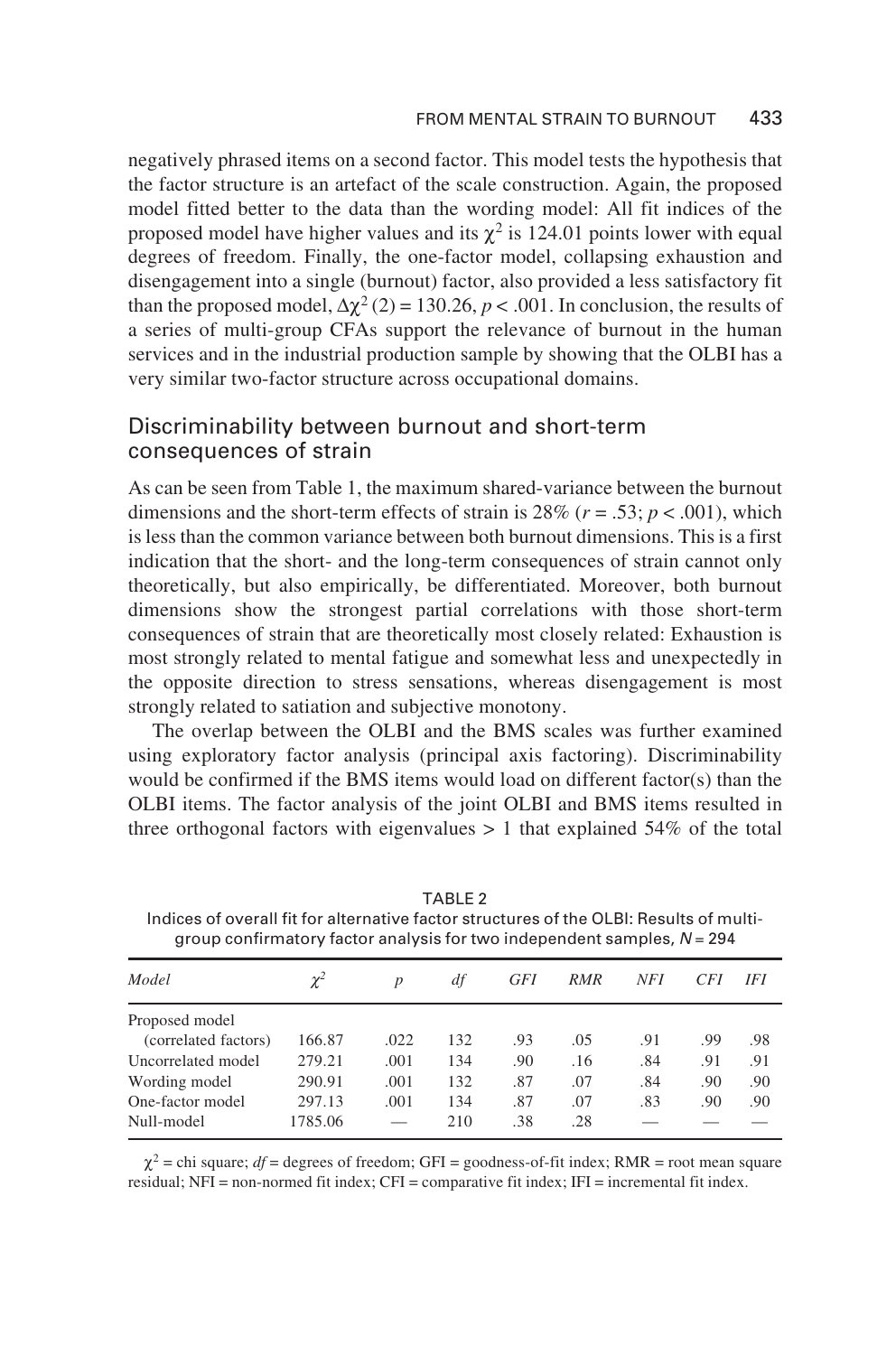variance. The eigenvalues for the first, second, and third factor were 11.61, 3.14, and 1.90, respectively. The first factor contains all exhaustion items and one item of the BMS mental fatigue dimension. The second factor consisted of all disengagement items, two of the monotony items, and four satiation items (see Table 3). However, almost all BMS-items with factor loadings on the first (exhaustion) and the second (disengagement) factor have double loadings on the third factor that only includes BMS items. Thus, the results of the exploratory factor analysis confirm the factor structure of the OLBI and support that burnout is not identical to the short-term effects of mental strain (Hypothesis 1). Although the structure of the BMS could not be reproduced factorially (which might be due to the small number of items per scale), nine of the sixteen BMS-items formed one factor that is distinct from the burnout dimensions. Satiation and monotony items loaded on the disengagement factor, which is in agreement with the high partial correlations between these constructs at the scale level (and the proposed relationships).

Hypothesis 2 (assuming differential relations between the BMS and the OLBI sub-scales) was tested with SEM for simultaneous groups (Jöreskog & Sörbom, 1993). In the proposed model, mental fatigue and stress sensations were related to exhaustion, whereas satiation, monotony, and stress sensations were related to disengagement. As can be seen in Table 4, this model fits very well to the data. Moreover, the results confirm (1) a positive relationship between mental fatigue and exhaustion, and (2) positive relationships between satiation/monotony and disengagement, and this is true for both sub-samples. However, stress sensations were significantly and *negatively* related to disengagement only for the production sub-sample.

The alternative hypothesis that all short-term consequences of strain influence both burnout dimensions in an undifferentiated way was tested in two separate models, as the inclusion of all paths in one model would result in zero degrees of freedom. In a second model, the exhaustion model, all BMS scales were related to exhaustion, and satiation, monotony and stress sensations to disengagement. In a third model, the disengagement model, all BMS scales were related to disengagement and only mental fatigue and stress sensations were related to exhaustion. None of the relationships between satiation/monotony and exhaustion, and between mental fatigue and disengagement, were significant in the second and third models. In addition, none of the competing, nested models is significantly better than the proposed model,  $\Delta \chi^2$  (4) = 5.54, n.s., for the exhaustion model;  $\Delta \chi^2$  (2) = 3.31, n.s., for the disengagement model. They all fit very well to the data and have fit indices close to one. In the revised model, only the significant paths were included: the path from mental fatigue to exhaustion, and the paths from satiation, monotony, and stress sensations to disengagement. This model is the most parsimonious, and gives the best description of the data. The beta-weights are displayed in Figure 1. Mental fatigue explains 46% and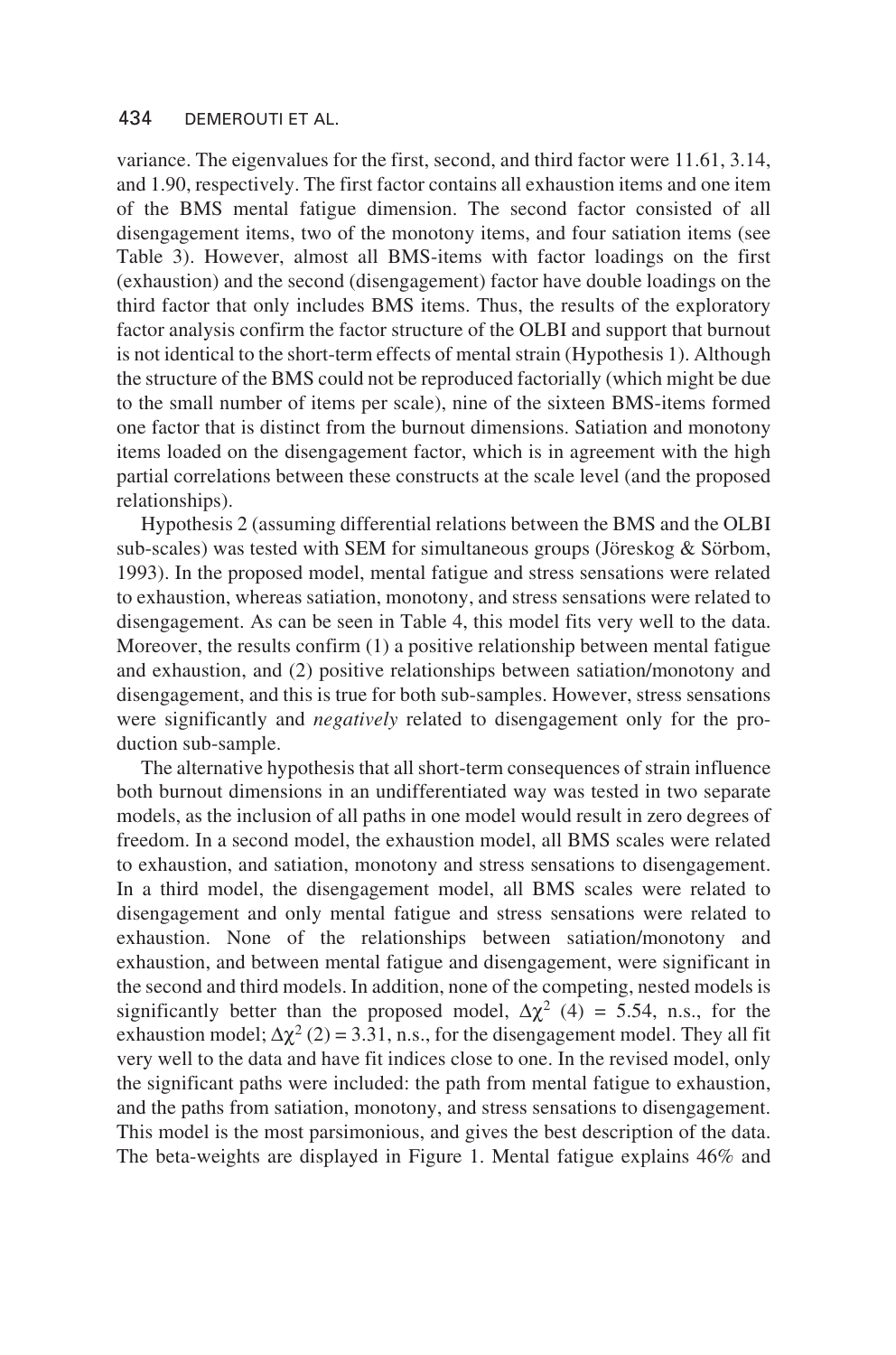| <i>Item</i>             | Exhaustion | Disengagement | BMS |
|-------------------------|------------|---------------|-----|
| OLBI-Exhaustion_1       | .64        |               |     |
| OLBI-Exhaustion 2       | .73        |               |     |
| OLBI-Exhaustion 3       | .67        | .31           |     |
| OLBI-Exhaustion 4       | .59        | .32           | .37 |
| OLBI-Exhaustion 5       | .74        |               |     |
| OLBI-Exhaustion 6       | .67        |               |     |
| OLBI-Exhaustion_7       | .65        |               | .34 |
| BMS-Fatigue_4           | .62        |               | .47 |
| OLBI-Disengagement_1    |            | .68           |     |
| OLBI-Disengagement_2    |            | .59           |     |
| OLBI-Disengagement_3    |            | .66           |     |
| OLBI-Disengagement_4    |            | .75           |     |
| OLBI-Disengagement_5    |            | .72           |     |
| OLBI-Disengagement_6    |            | .59           | 46  |
| OLBI-Disengagement_7    |            | .58           |     |
| OLBI-Disengagement_8    |            | .57           |     |
| BMS-Monotony_2          |            | .77           |     |
| BMS-Monotony_4          |            | .51           | .46 |
| <b>BMS-Satiation 1</b>  |            | .58           | .55 |
| BMS-Satiation 3         |            | .65           | .47 |
| BMS-Satiation 4         |            | .70           | .41 |
| BMS-Satiation 5         |            | .68           | .31 |
| BMS-Fatigue_2           |            |               | .61 |
| BMS-Fatigue_3           | .48        |               | .50 |
| BMS-Fatigue_4           |            |               | .71 |
| BMS-Monotony_1          | .32        |               | .55 |
| BMS-Monotony_3          |            |               | .47 |
| BMS-Satiation 2         |            |               | .71 |
| BMS-Stress sensations 1 |            |               | .74 |
| BMS-Stress sensations 3 |            |               | .73 |
| BMS-Stress sensations 2 |            |               | .56 |

TABLE 3 Factor pattern of the OLBI and BMS items: Exhaustion, disengagement and BMS items

52% of the variance in exhaustion for the human services and the production sample respectively. Satiation, monotony, and stress sensations explain 52% and 67% of the variance in disengagement for the two samples. In sum, these results largely support Hypothesis 2. Only the relationship between stress sensations and disengagement is contrary to expectations and somewhat inconsistent for the human services and the production sample, although in both samples its contribution is rather low.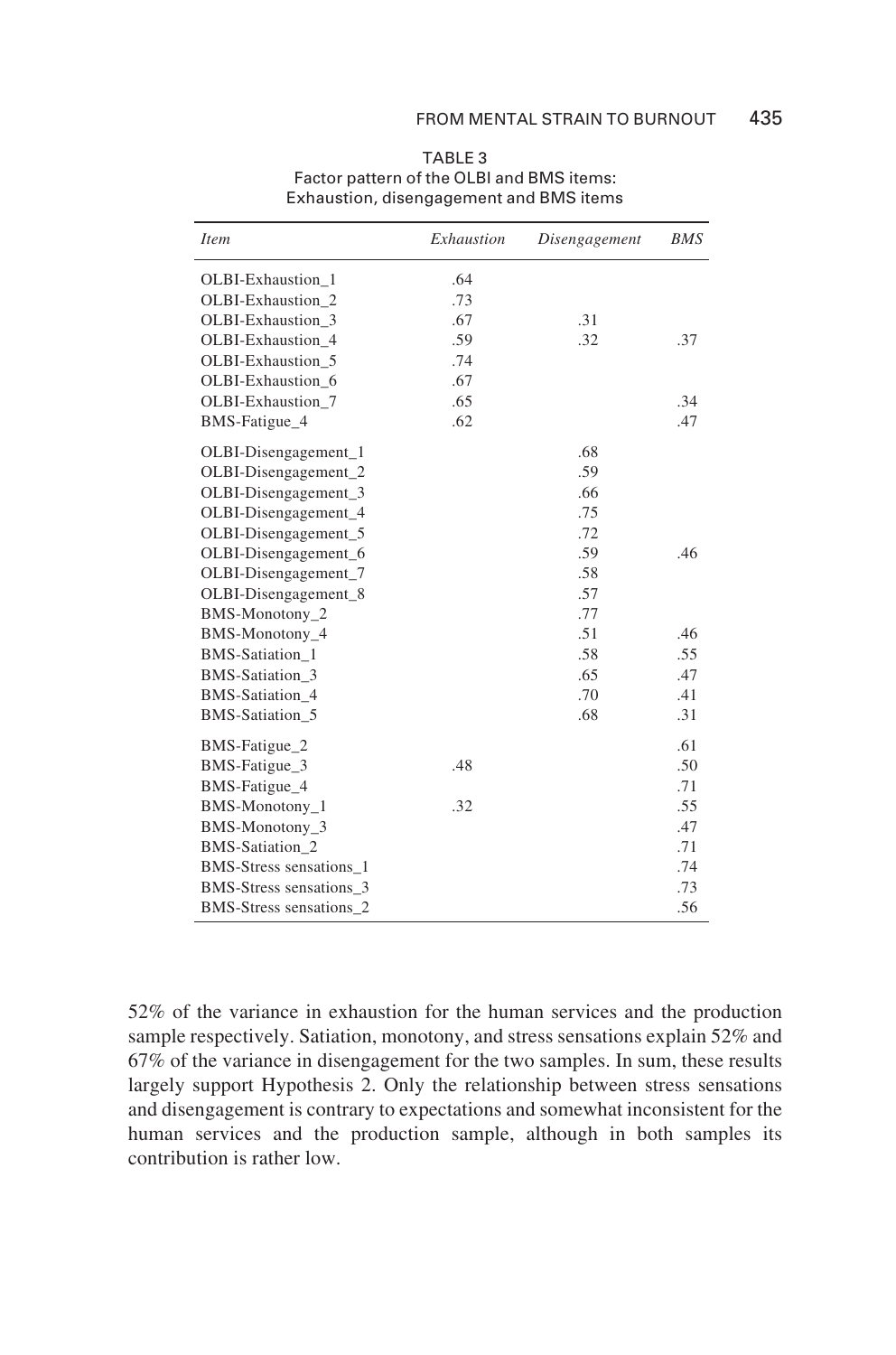| Model                            | $\gamma^2$ |      | df | GFI  | <i>RMR</i> | NFI  | CFI  | IFI  |
|----------------------------------|------------|------|----|------|------------|------|------|------|
| Proposed model                   | 9.13       | .166 | 6  | 0.99 | 0.01       | 0.99 | 1.00 | 1.00 |
| Exhaustion model <sup>1</sup>    | 3.59       | .167 | 2  | 1.00 | 0.00       | 1.00 | 1.00 | 1.00 |
| Disengagement model <sup>2</sup> | 5.82       | .213 | 4  | 0.99 | 0.01       | 1.00 | 1.00 | 1.00 |
| Revised model                    | 10.66      | .221 | 8  | 0.99 | 0.01       | 0.99 | 1.00 | 1.00 |
| Null-model                       | 1132.85    |      | 30 | 0.36 | 0.20       |      |      |      |

| TABIF4                                                                           |
|----------------------------------------------------------------------------------|
| Indices of overall fit for alternative structural models: Results of multi-group |
| analyses for two independent samples, $N = 294$                                  |

<sup>1</sup>In this model, all short-term consequences of strain are related to exhaustion.

2In this model, all short-term consequences of strain are related to disengagement.

 $\gamma^2$  = chi-square; *df* = degrees of freedom; GFI = goodness-of-fit index; RMR = root mean square residual; NFI = non-normed fit index; CFI = comparative fit index; IFI = incremental fit index.



**Figure 1**. Standardized solution of the model of short-term effects of strain and burnout for human service professionals  $(N = 149)$  and production workers  $(N = 145)$ ; in italics). All parameters, except those marked with an asterisk  $(*)$ , are significant at the  $p < .05$  level.

# **DISCUSSION**

The central aim of this study was to examine the relationships of burnout as measured by the OLBI (Demerouti, 1999; Demerouti et al., 2003) with welldocumented short-term consequences of strain, namely mental fatigue, monotony, satiation, and stress sensations. Because burnout represents a longterm, habitual experience we predicted that it sufficiently differs from these mental strain measures (Hypothesis 1). However, we also predicted that each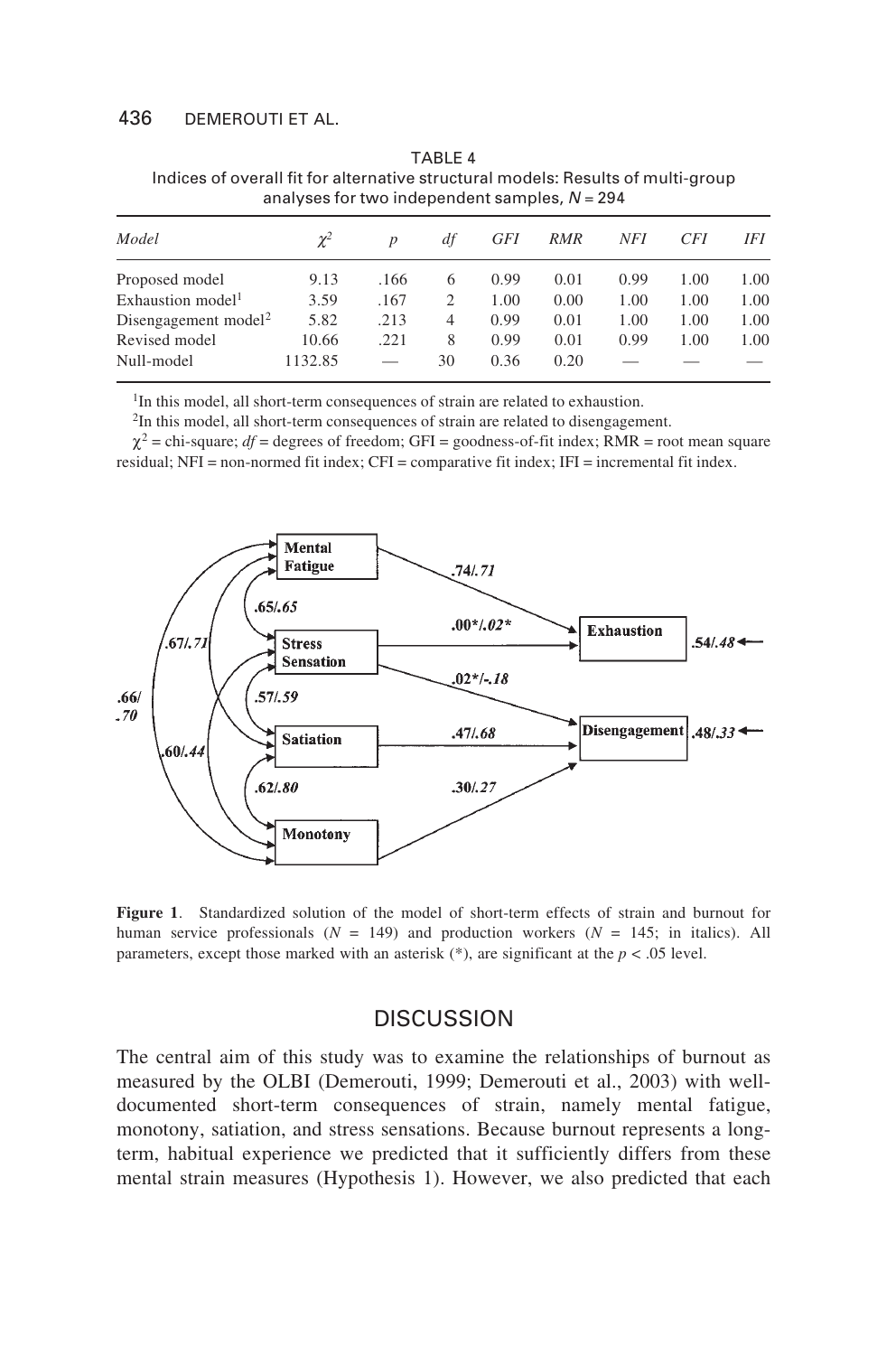burnout component would be systematically associated with specific types of short-term effects of mental strain (Hypothesis 2), since the latter—due to their nature as direct and momentary reactions to stressors—would act as intermediate outcomes or mediators (cf. Koslowsky, Kluger, & Reich, 1995). Specifically, we hypothesized that mental fatigue would be primarily related to exhaustion, whereas monotony and satiation would be primarily related to disengagement. Stress sensations were expected to correlate with both burnout dimensions.

Before these two hypotheses were tested, the factorial validity of burnout as measured by the OLBI was examined. Results confirmed that burnout has a twofactor structure, with exhaustion and disengagement as separate but correlated dimensions and this structure was also invariant across human service professions and industrial production work. This consistency of the factorial structure of the OLBI across different occupational groups confirms the generalizability of the burnout construct to other than people work, and suggests that human service burnout represents only one specific manifestation of burnout (Demerouti & Nachreiner, 1998). Burned-out human service professionals may feel exhausted by the emotionally demanding contacts with their patients or clients, and may feel to treat them in a depersonalized way. In manufacturing work, burnout includes the same basic elements, yet its manifestation differs since there are no recipients of any services—and more generic symptoms occur (exhaustion and disengagement). Thus, the present study provides empirical support for the contention of several authors arguing that burnout may be found in any occupational context (e.g., Cordes & Dougherty, 1993; Golembiewski, Boudreau, Munzenrider, & Lou, 1996; Lee & Ashforth, 1996; Maslach & Leiter, 1997; Shirom, 1989) by including employees from occupational fields within and outside the human services and by measuring burnout independently of the occupational context.

The results presented here also support the notion that burnout, as conceptualized by the OLBI, can be discriminated from temporary and reversible consequences of mental strain. Burnout has common relations with the acute impairment of the physical and mental state; it is however a distinguishable phenomenon with different symptoms (but possibly common causes). Moreover, a series of SEM-analyses provided evidence for a differentiated and conceptually plausible pattern of relationships among short-term, reversible changes of performance (short-term consequences of strain) and stable and habitual changes in the long run (burnout). Specifically, the association between mental fatigue and exhaustion, as well as between satiation and monotony and disengagement, could be supported—*independently of the work sector*. Stress sensations were, however, irrelevant for exhaustion and for the production sub-sample negatively related to disengagement. The latter finding regarding the role of stress sensations contradicts the general assumption that short-term stress-reactions are antecedents of burnout (Schaufeli & Enzmann, 1998). One possible explanation for the negative relationship between stress sensations and disengagement is that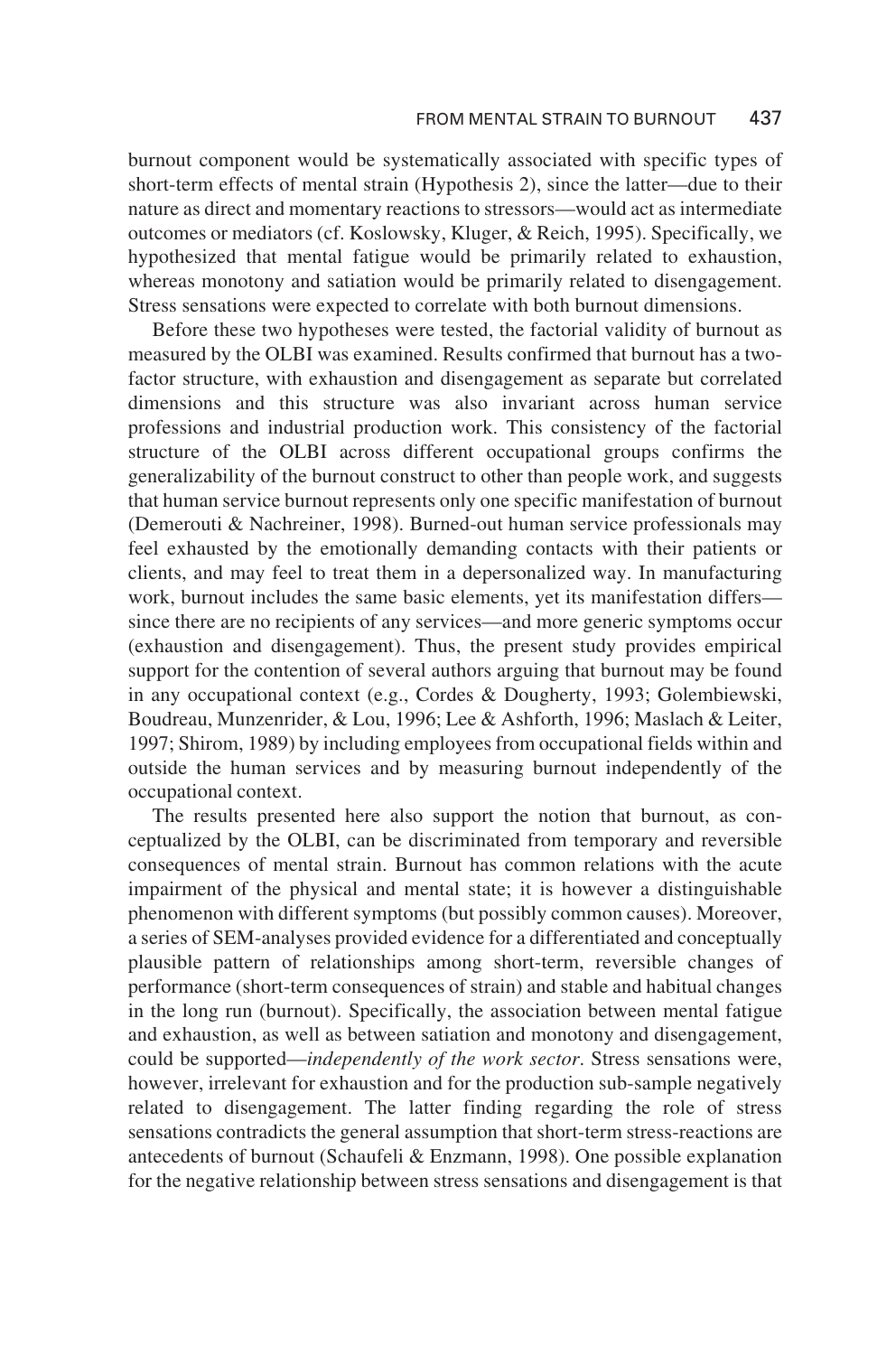employees who distance themselves from their work may also disengage from stress-inducing work situations and in that way may report less experienced stress. Another possible explanation may be that stress sensations as measured by the BMS describe an affective negative state with high activation (anxious, nervous, uncertain, etc.). In contrast, exhaustion as measured by the OLBI may be associated with a state of decreased activation.<sup>3</sup>

The present findings provide insights regarding which immediate impairing reactions to task performance are related to each burnout component (as a longterm and long-lasting work-related stress reactions to impairing stress). Job tasks or working conditions that lead to (reversible) mental fatigue in employees will most probably cause exhaustion in the long run, whereas tasks and working conditions evoking satiation and/or monotony must be expected to lead to disengagement. There is sufficient evidence on the fundamental question regarding which tasks or working conditions are related to which short-term effects of strain. Answers, besides the guidelines included in ISO 10075-2 (1996), and that means an already consensually standardized set of rules, which represent the state of the art, can be found in the available research (see Richter & Hacker, 1998, for a review). The documented relationships between short-term effects of strain and burnout may be useful for an early evaluation of the burnout potential of a particular job—comparable to the assessment of the risk for fatigue, monotony, satiation, and sensations of stress (Richter & Hacker, 1998). This can facilitate the prevention of burnout by means of job (re)design approaches instead of individual-oriented approaches, which blame the individual and her/ his deficiencies for burnout instead of inappropriate, impairing working conditions, an approach implied when looking for individual differences in the causation of burnout.

Because of the cross-sectional design of the current study, the postulated relationships between short-term and long-term consequences of strain cannot be interpreted causally. Strictly speaking, the relationships found may be the result of cognitive consistency in the perceptions of the employees (Festinger, 1957) and common method variance due to negative connotations/evaluations (cf. Doty & Glick, 1998). Nevertheless, the results provide preliminary evidence that burnout can be predicted by short-term consequences of strain (which in turn are predictable by specific working conditions), since they do not contradict such an explanation and a reverse causal ordering would not make sense. Longitudinal studies and quasi-experimental research designs are thus urgently needed for a further validation of the hypothesized relationships, combined with an independent assessment of working conditions by independent observers in order to avoid correlations among subjective perceptions only. A second limitation of the study is the low response rate (less than  $50\%$ ) that limits the generalizability

<sup>3</sup>We thank an anonymous reviewer for this explanation.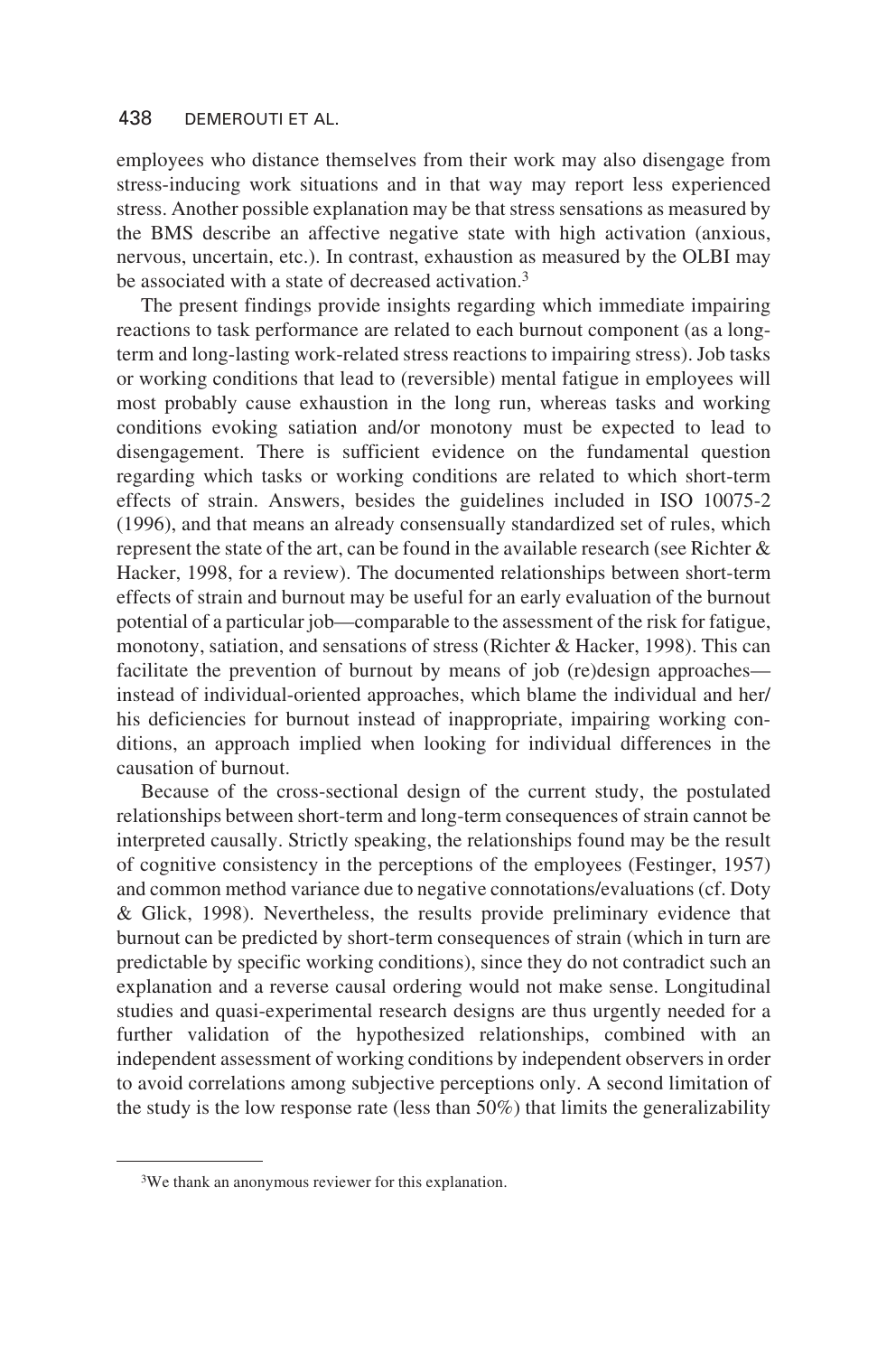of the results only to those individuals that had time to voluntarily complete the questionnaires during their break or during their working time. However, these are criticisms that the present study shares with a lot of research on burnout. A final limitation concerns the fact that while the BMS should ideally be filled out at the end of the working shift, participants were instructed to fill out the questionnaire during their break or during their working time if this did not interfere with their task performance. This instruction was required by the management of most participating companies and increases the possibility that only employees with low job intensity filled out the questionnaire. Nevertheless, this bias does not seem to have violated our results, since the average scores on burnout in the present study were comparable to those of the study of Demerouti (1999).

Summing up the results, our study supports the construct validity of burnout as measured by the OLBI, an instrument that measures burnout independent of the occupational context, and which can thus be used in all types of jobs and organizations. A major advantage of this feature is that burnout levels can be compared across occupational areas, which may substantially increase our insight into the antecedents of burnout, without falling into the (theoretical and methodological) trap of circular reasoning. That is, if future studies show that the scores on the exhaustion and disengagement scales are relatively high in certain occupational contexts with specific constellations of working conditions, we may then have a key to the most distal and changeable predictors of burnout. Since our study supports the conception that mental fatigue is related to exhaustion, and satiation as well as monotony are related to disengagement, we may well be able to prevent burnout by (re)designing tasks and working conditions (cf. ISO 10075-2). In this way, the impairing short-term effects of strain can be avoided and—as a consequence—the risk of burnout (as a long-term consequence) can be substantially reduced in the long run.

### REFERENCES

- Anastasi, A. (1988). *Psychological testing* (6th ed.). New York: Macmillan.
- Arbuckle, J.L. (1997). *Amos users' guide version 3.6*. Chicago: Smallwaters Corporation.
- Aronson, E., Pines, A.M., & Kafry, D. (1983). *Ausgebrannt. Vom Überdruß zur Selbstentfaltung* [Burnout: From tedium to personal growth]. Stuttgart, Germany: Klett-Cotta.
- Bartenwerfer, H.G. (1960). Untersuchungen zum Monotonieproblem [Studies on the problem of monotony]. *Zentralblatt für Arbeitswissenschaft*, *14*, 231–234.
- Büssing, A., & Perrar, K.M. (1992). Die Messung von Burnout. Untersuchung einer deutschen Fassung des Maslach Burnout Inventory (MBI-D) [The measurement of burnout: Examination of a German version of the Maslach Burnout Inventory (MBI-D)]. *Diagnostica*, *38*, 328–353.
- Campbell, D.T., & Fiske, D.W. (1959). The stability of interpretations of sentence completion tests. *Psychological Bulletin*, *56*, 81–105.

Caplan, R.D., Cobb, S., French, J.R.P., Van Harrison, R. & Pineau, S.R. (1982). *Arbeit und Gesundheit. Stress und seine Auswirkungen bei verschiedenen Berufen* [Work and health: Stress and its consequences for different occupations]. Bern, Switzerland: Huber.

Cherniss, C. (1980). *Professional burnout in human service organizations*. New York: Praeger.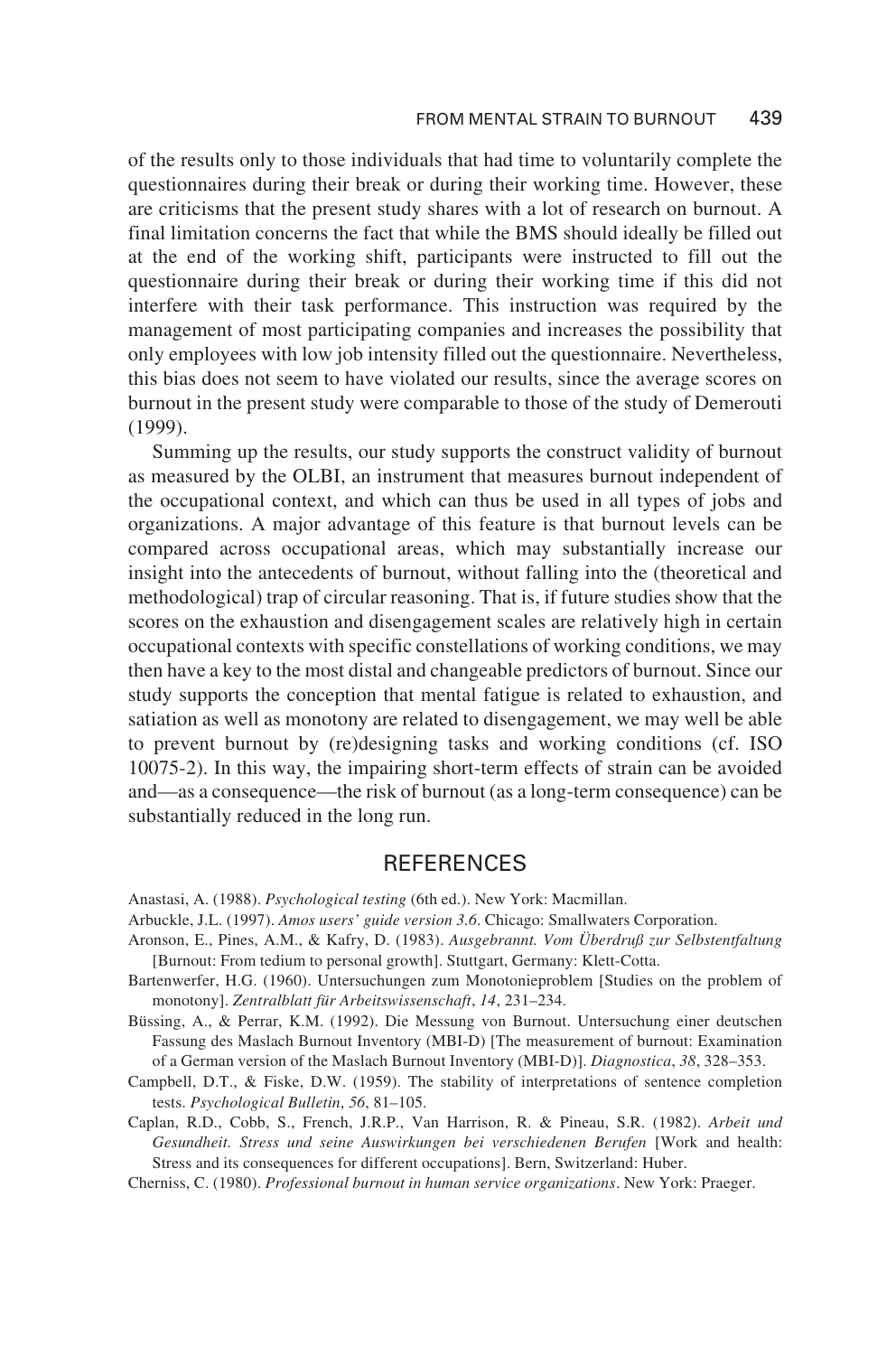- Cordes, C., & Dougherty, T.W. (1993). A review and an integration of research on job burnout. *Academy of Management Review*, *18*, 621–656.
- Demerouti, E. (1999). *Burnout: Eine Folge konkreter Arbeitsbedingungen bei Dienstleistungs- und Produktionstätigkeiten* [Burnout: A consequence of specific working conditions in human services and production work]. Frankfurt/Main, Germany: Peter Lang.
- Demerouti, E., Bakker, A.B., Vardakou, I., & Kantas, A. (2003). The convergent validity of two burnout instruments: A multitrait–multimethod analysis. *European Journal of Psychological Assessment*, *19*, 12–23.
- Demerouti, E., Bakker, A.B., Nachreiner, F., & Schaufeli, W.B. (2001). The job demands– resources model of burnout. *Journal of Applied Psychology*, *86*, 499–512.
- Demerouti, E., & Nachreiner, F. (1996). Reliabilität und Validität des Maslach Burnout Inventory (MBI): eine kritische Betrachtung [Reliability and validity of the Maslach Burnout Inventory: A critical approach]. *Zeitschrift für Arbeitswissenschaft*, *50*, 32–38.
- Demerouti, E., & Nachreiner, F. (1998). Zur Spezifität von Burnout für Dienstleistungsberufe: Fakt oder Artefakt [On the specificity of burnout for human services: Fact or artefact]. *Zeitschrift für Arbeitswissenschaft*, *52*, 82–89.
- Doty, D.H. & Glick, W.H. (1998). Common methods bias: Does common methods variance really bias results? *Organizational Research Methods*, *1*, 374–406.
- Festinger, L. (1957). *A theory of cognitive dissonance*. Stanford, CA: Stanford University Press.
- Fletcher, B.C. (1991). *Work, stress, disease and life expectancy*. Chichester, UK: Wiley.
- Freudenberger, H.J. (1974). Staff burn-out. *Journal of Social Issues*, *30*, 159–166.
- Golembiewski, R.T., Boudreau, R., Munzenrider, R.F., & Lou, H. (1996). *Global burnout: A worldwide pandemic explored by the phase model*. Greenwich, CT: JAI Press.
- Guilford, J.P. (1954). *Psychometric methods*. New York: McGraw-Hill.
- Hall, D.T. (1976). *Careers in organizations*. Pacific Palisades, CA: Goodyear.
- ISO. (1991). ISO 10075: *Ergonomic principles related to mental workload—General terms and definitions*. Geneva, Switzerland.
- ISO. (1996). ISO 10075-2: *Ergonomic principles related to mental workload—Part 2: Design principles*. Geneva, Switzerland.
- Jöreskog, K.G., & Sörbom, D. (1993). *LISREL 8: Structural equations modelling with the SIMPLIS command language*. Chicago: Scientific Software International.
- Karger, H.J. (1981). Burnout as alienation. *Social Service Review*, *55*, 270–283.
- Kerlinger, F.N., & Lee, H.B. (2000). *Foundations of behavioral research* (4th ed.). Fort Worth, TX: Harcourt College Publishers.
- Koslowsky, M. (1998). *Modeling the stress–strain relationships in work settings*. London: Routledge.
- Koslowsky M., Kluger A.N., & Reich, M. (1995). *Commuting stress: Causes, effects and methods of coping*. New York: Plenum Publishing.
- Lazarus, R.S., & Launier, R. (1981). Stressbezogen Transaktionen zwischen Person und Umwelt [Stress related transactions between person and environment]. In J.R. Nitsch (Ed.), *Stress*. Bern, Switzerland: Huber.
- Lee, R.T., & Ashforth, B.E. (1990). On the meaning of Maslach's three dimensions of burnout. *Journal of Applied Psychology*, *71*, 630–640.
- Lee, R.T., & Ashforth, B.E. (1993). A further examination of managerial burnout: Toward an integrated model. *Journal of Organizational Behavior*, *14*, 3–20.
- Lee, R.T., & Ashforth, B.E. (1996). A meta-analytic examination of the correlates of the three dimensions of job burnout. *Journal of Applied Psychology*, *81*, 123–133.
- Lewin, K. (1928). Die Bedeutung der "psychischen Sättigung" für einige Probleme der Psychotechnik [Significance of "mental satiation" for some problems of psychotechnics]. *Psychotechnisches Zeitschrift*, *3*, 182–188.